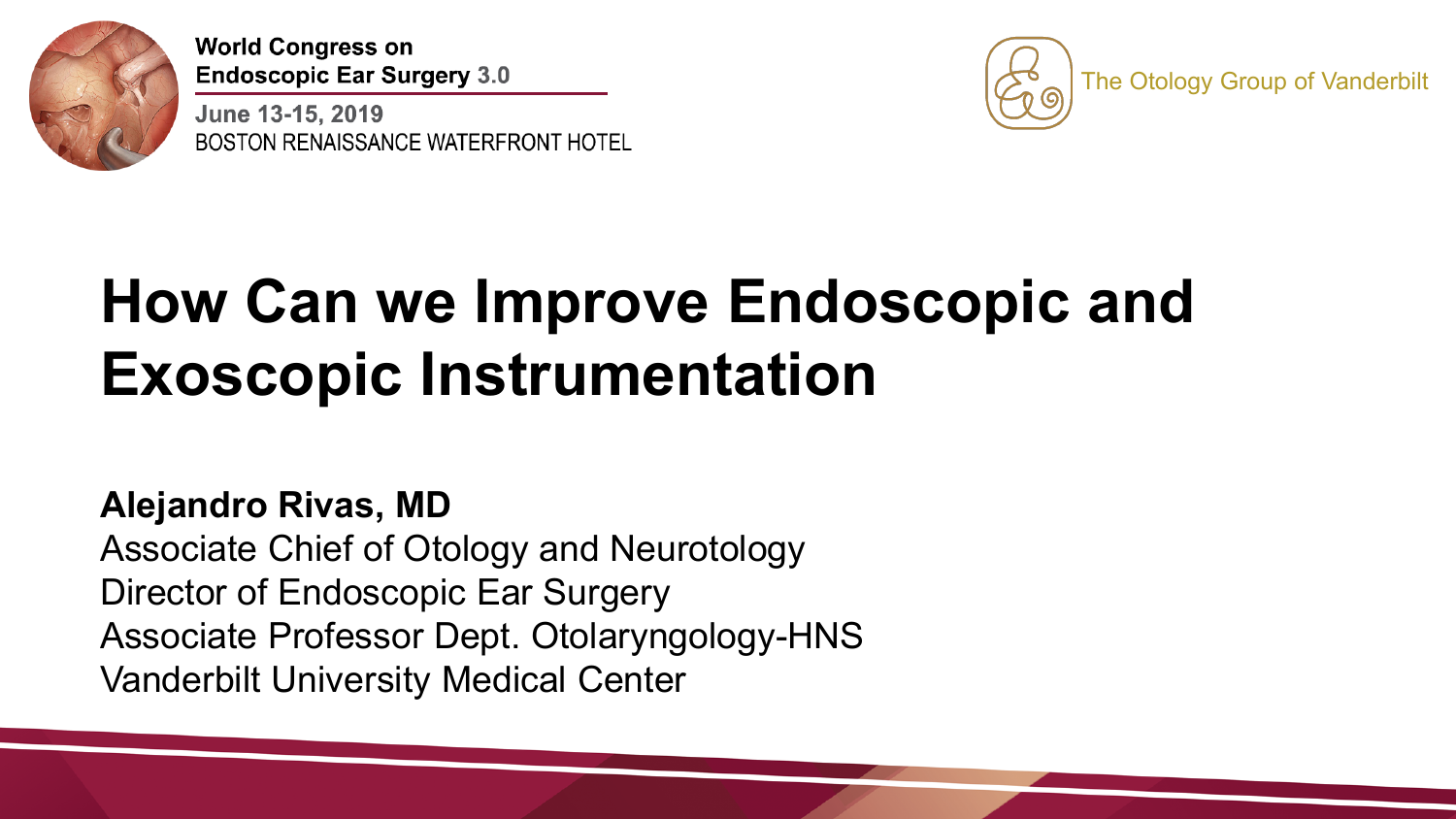

June 13-15, 2019 BOSTON RENAISSANCE WATERFRONT HOTEL



## **Speaker Disclosure**

Consultant for:

.

- Med-el
- Advance Bionics
- Cochlear
- Grace Medical
- Stryker
- Cook Medical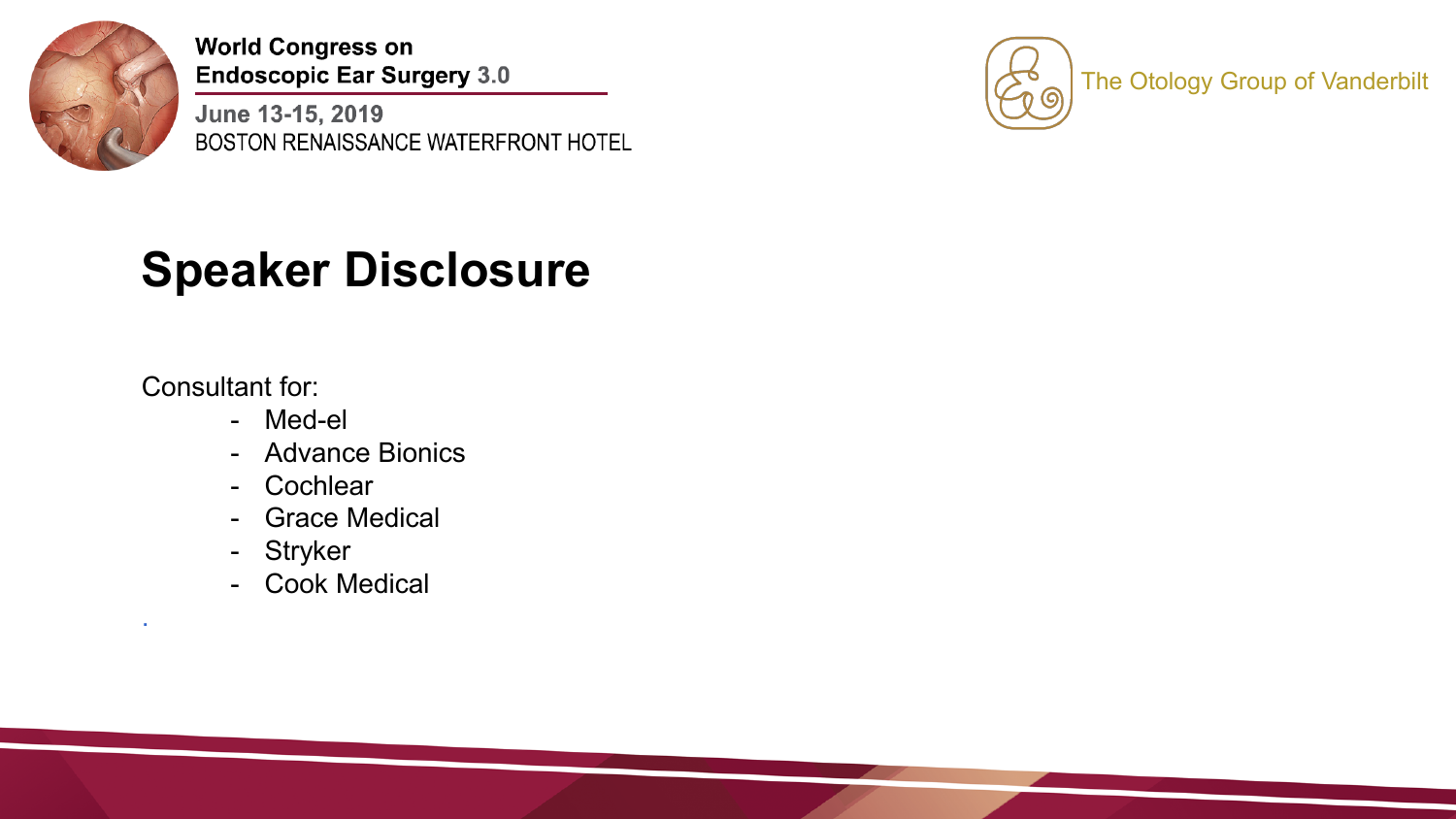

June 13-15, 2019 BOSTON RENAISSANCE WATERFRONT HOTEL





#### **Adrian James, MD**

Professor of of Otolaryngology – Head and Neck Surgery University of Toronto SickKids Hospital Canada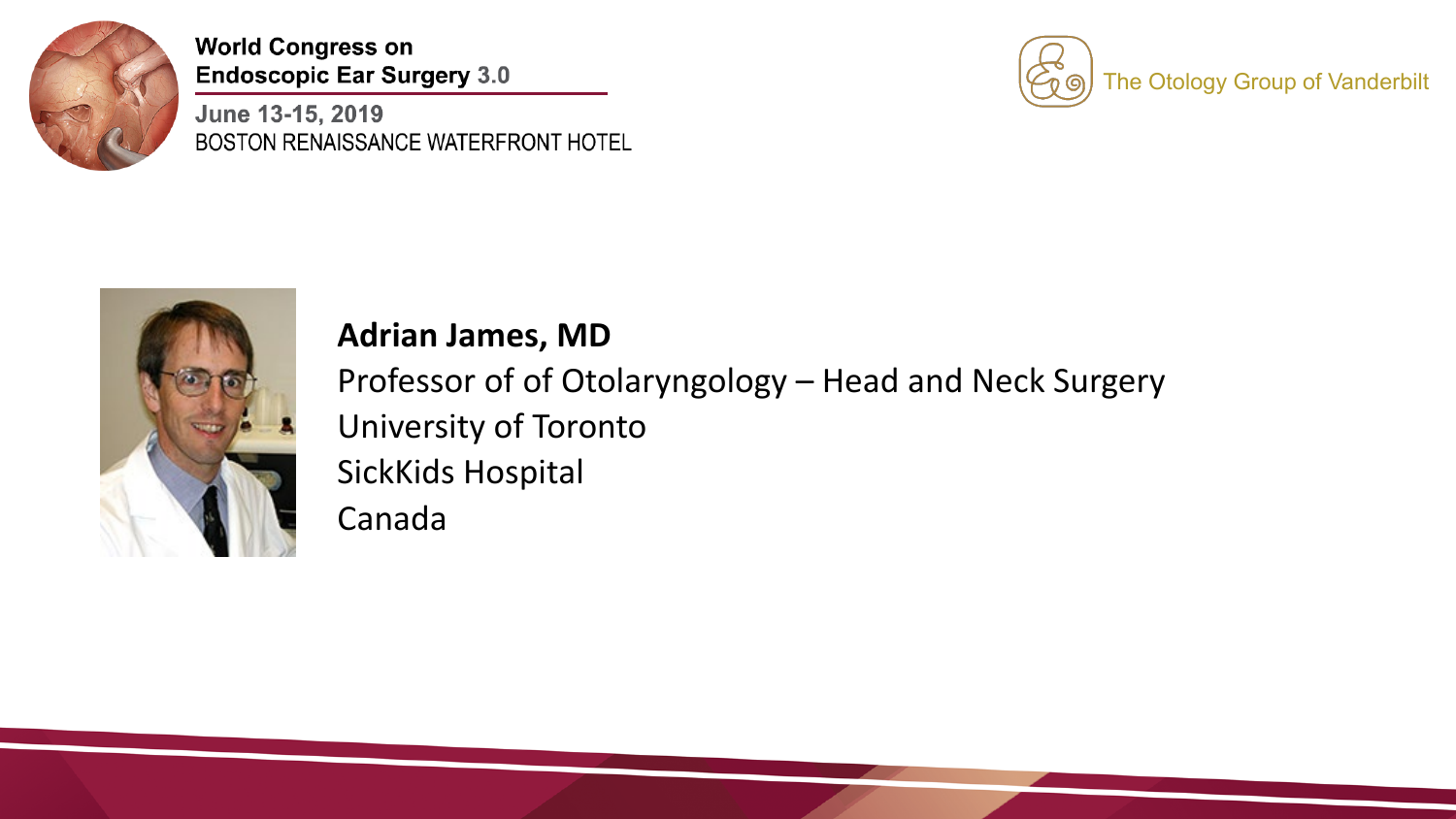

June 13-15, 2019 BOSTON RENAISSANCE WATERFRONT HOTEL





## **Jose Carlos Casqueiro, MD**

Hospital Universitario Severo Ochoa Madrid, España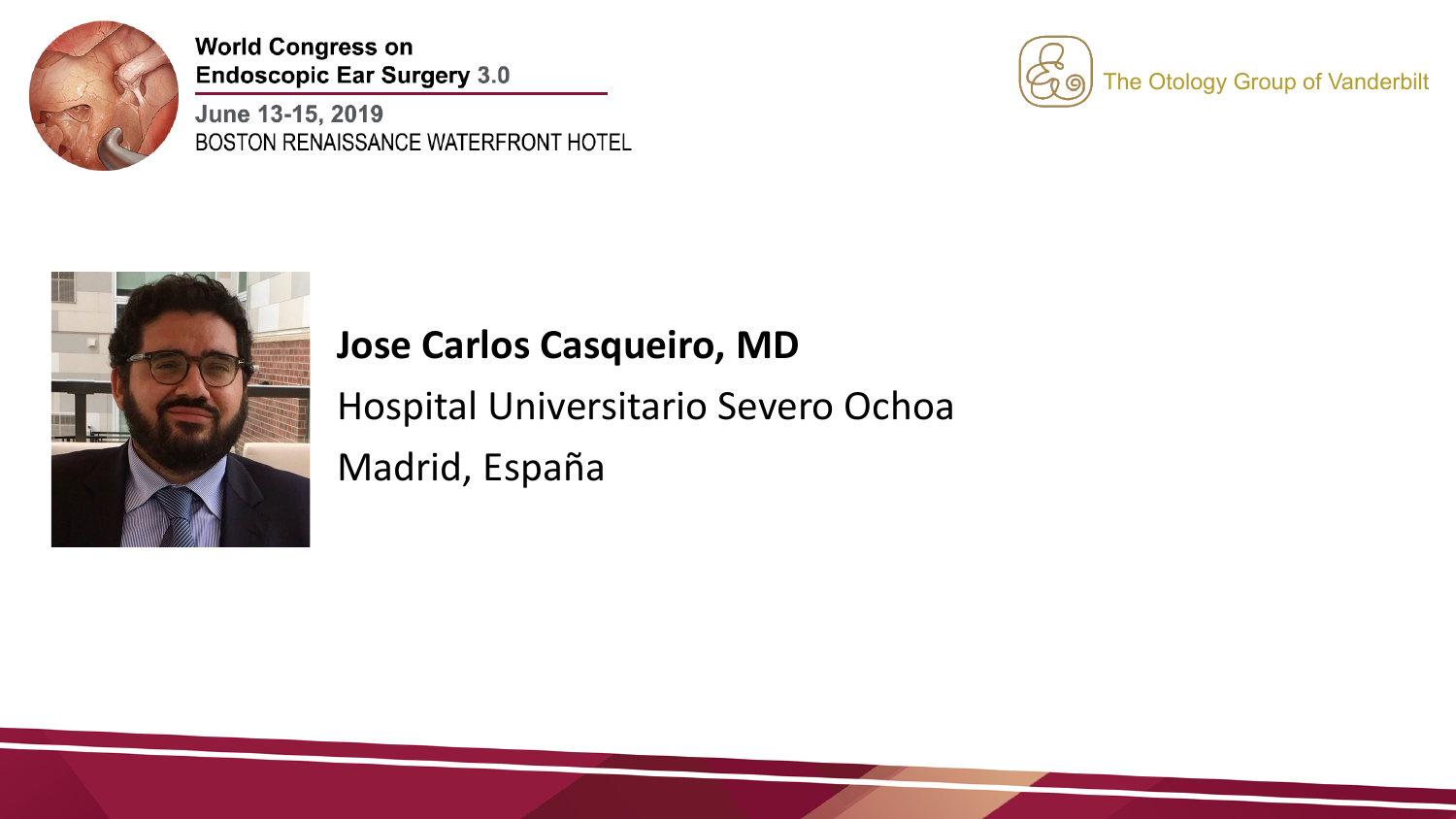

June 13-15, 2019 BOSTON RENAISSANCE WATERFRONT HOTEL





### **Alicia M. Quesnel, M.D.**

Assistant Professor of Otolaryngology Harvard Medical School Massachusetts Eye and Ear Infirmary USA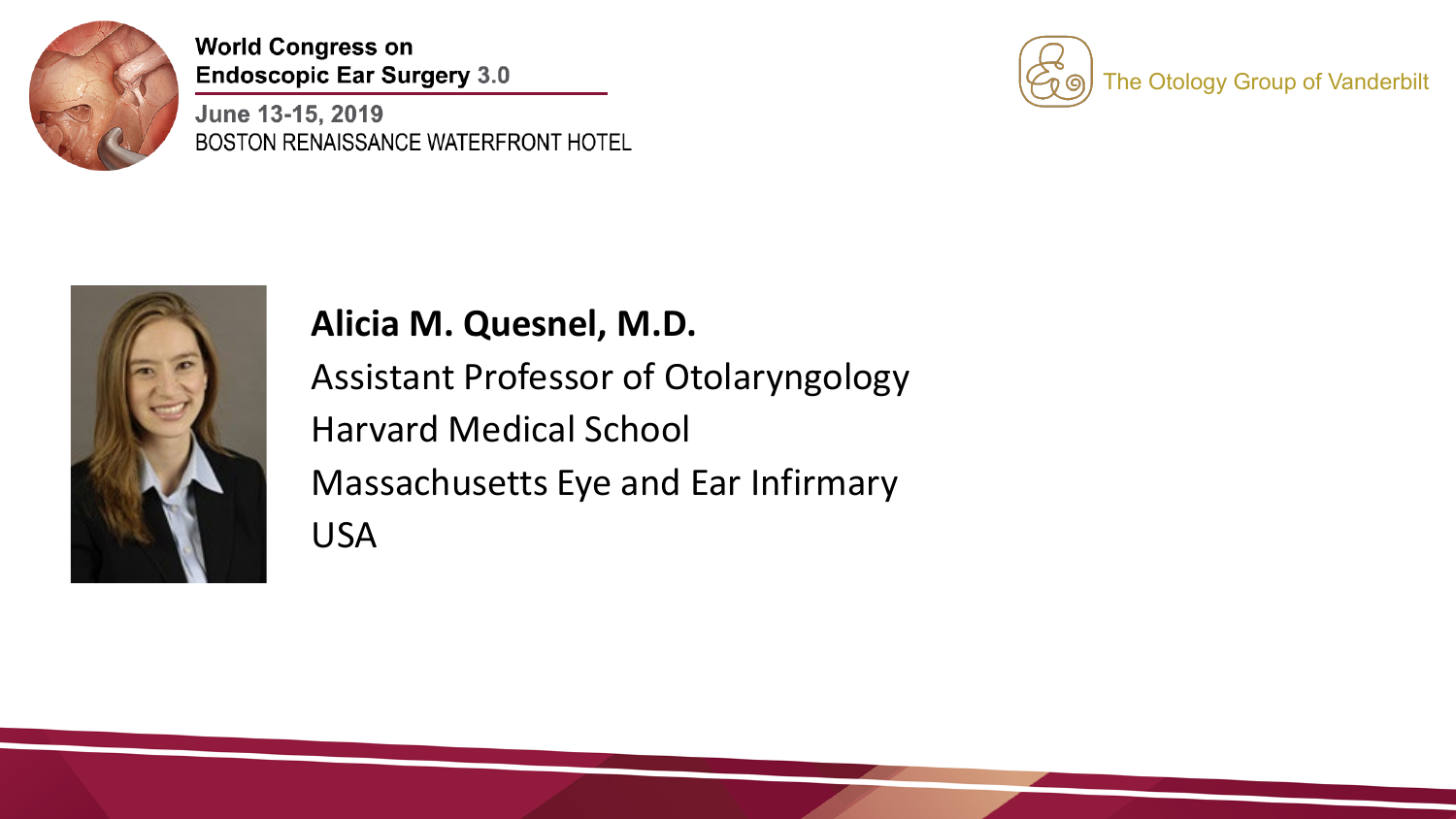

June 13-15, 2019 BOSTON RENAISSANCE WATERFRONT HOTEL





## **Janaina Leiti, MD**

Resident of Otolaryngology Fortaleza University Brazil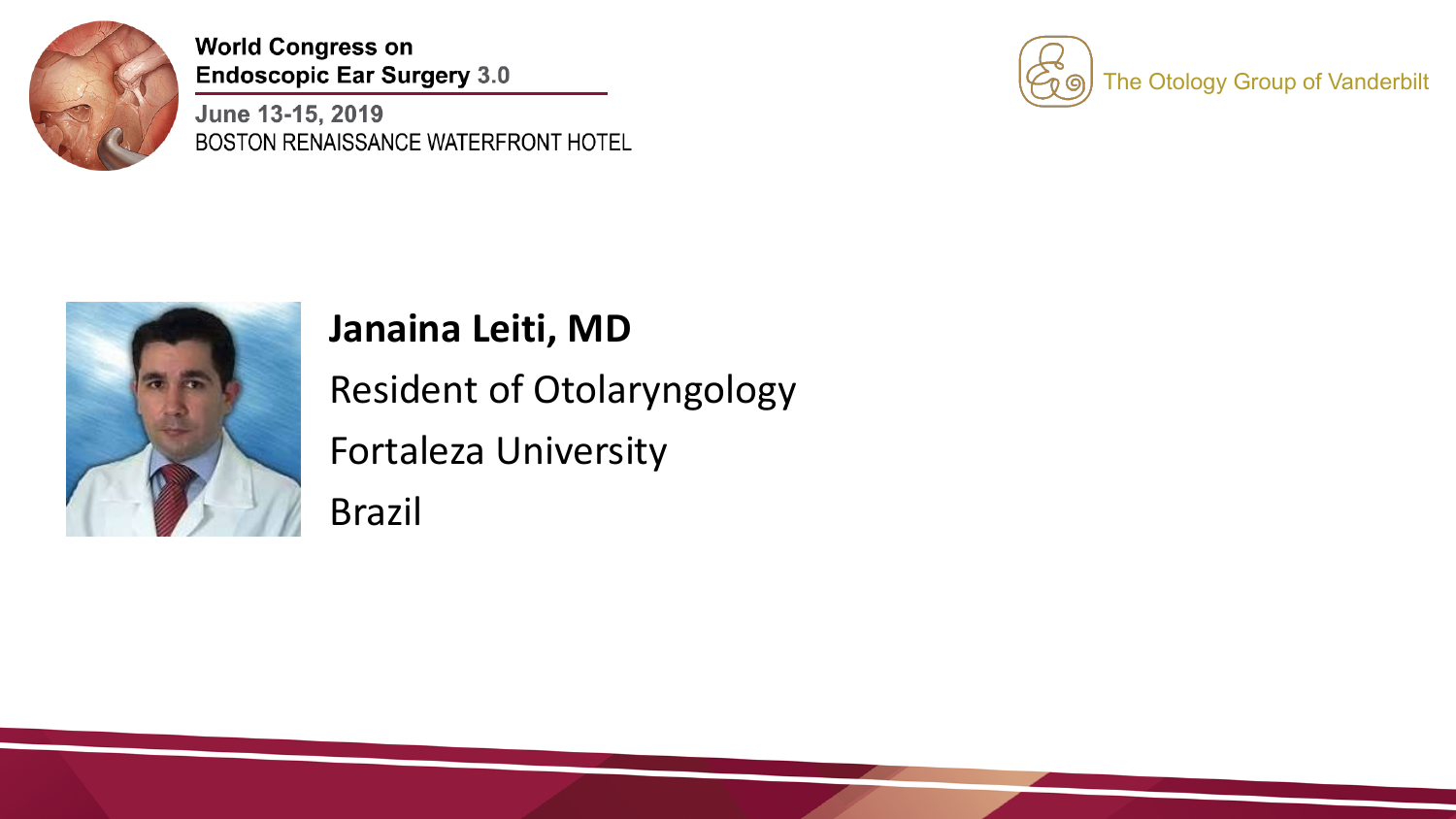

June 13-15, 2019 BOSTON RENAISSANCE WATERFRONT HOTEL





## **Prof. Dr. Stefan Plontke**

Chair of Otolaryngology University of Halle-Wittenberg Germany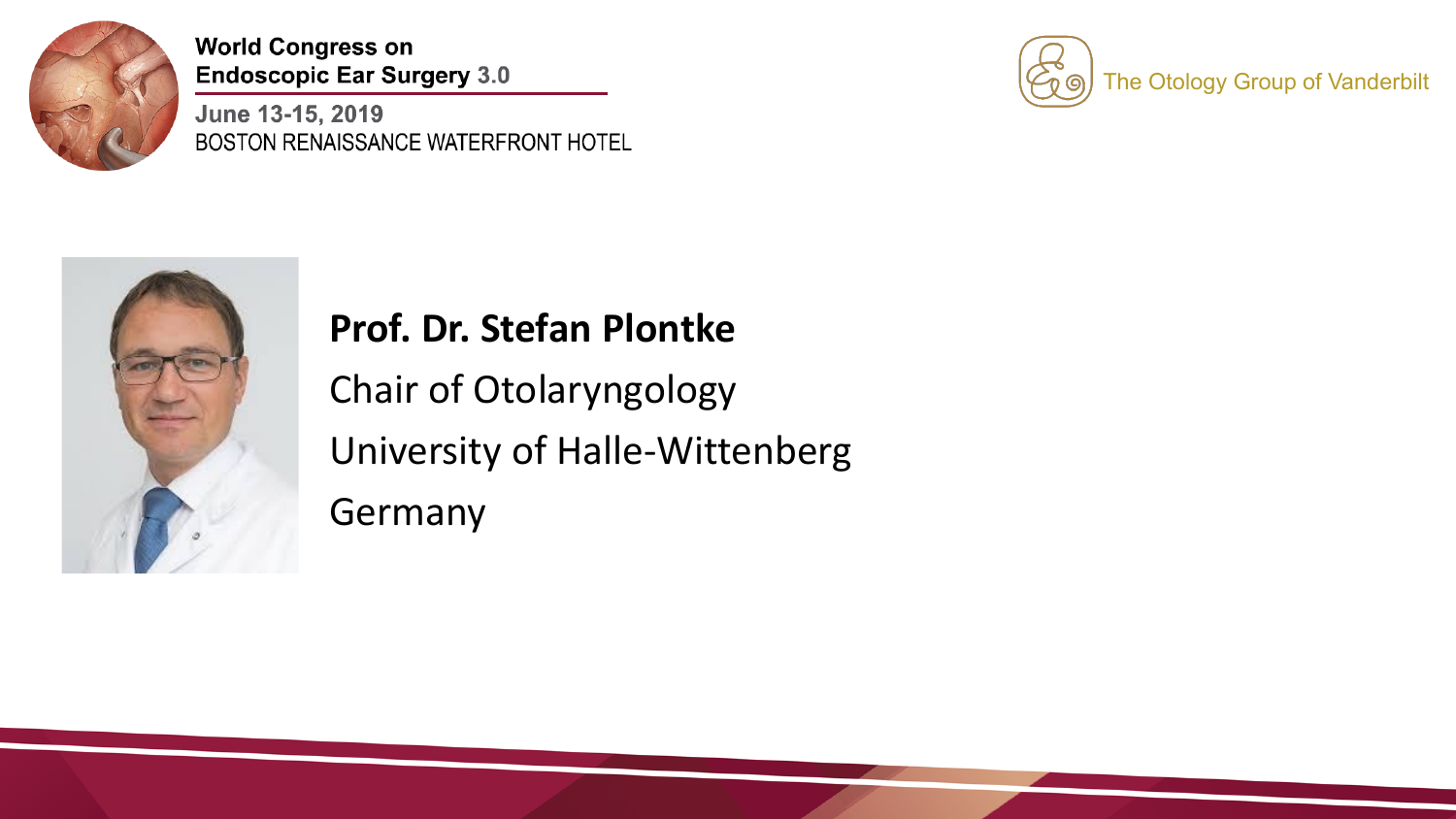

June 13-15, 2019 BOSTON RENAISSANCE WATERFRONT HOTEL





### **Robert Owens, MD**

Owens Ear Center Plano, Texas. USA